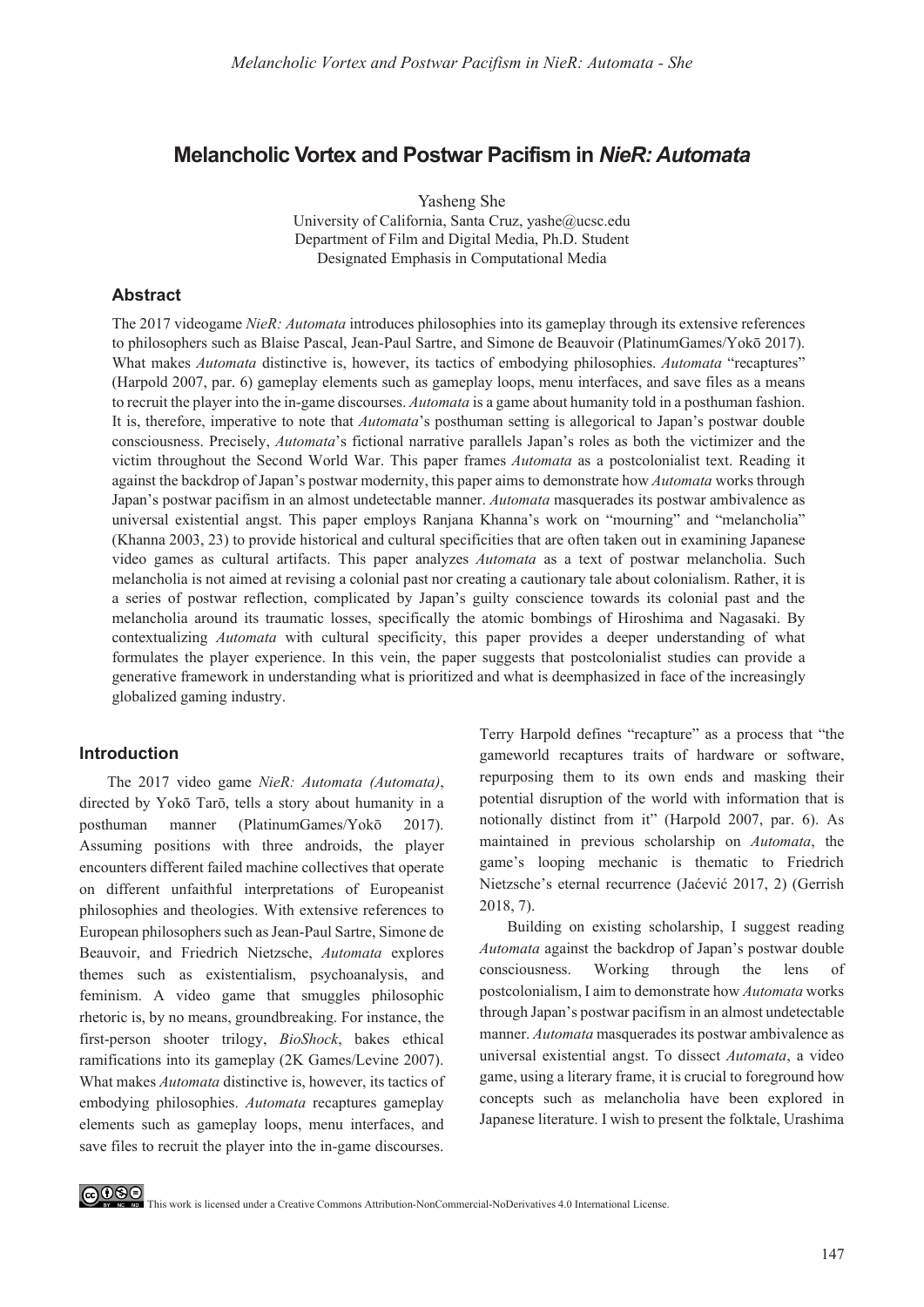Tarō, to work through how loss is often situated in Japanese literature.

### **Melancholia and the Tale of Urashima Taron**

The tale of Urashima Tarō is one of the most wellknown Japanese folktales. The earliest iteration appears in *Fudoki*, which dates to the Nara period or the 8<sup>th</sup> century. It eventually found its permanent tenure in Japan's nationally designated textbook. Unlike many other fables, the moral lesson of Urashima Tarō remains ambiguous. A young man named Urashima Tarō is invited by the dragon princess, Otohime, to stay at the underwater dragon palace as gratitude for saving a turtle. After a few days enjoying the wonders of the dragon palace, Urashima Tarō becomes homesick and decides to leave. The princess fails to persuade Urashima Tarō to stay so she sends him home with a box as a parting gift. The princess asks Urashima Tarō not to open the box under any circumstance. Back on land, Urashima Tarō soon realizes that decades have passed. Everything and everyone he knew has long gone and he is ae a stranger to the land he once called home. Anxious and paranoid, he opens the box, despite the princess's warning, and white smoke comes out. When the smoke fades, Urashima Tarō realizes that he has become an old man.

This story has been adapted to serve as different allegories. For instance, Joshua Hotaka Roth maintains that "[T]he story of Urashima Taro allows Japanese immigrants to acknowledge their distance from Japan and at the same time identify with it" (Roth 2003, 113) in his study of Japanese Brazilians. Another instance treats the story as an allegory of dementia (Fujii, Butler and Sasaki 2015, 279). While there is no consensus on the "moral lesson" of the folktale, what persists in Japan's collective consciousness is its ambiguity and openness to interpretation. Here, I propose to read the folklore in a postcolonial frame.

Psychoanalysis, one key methodology of postcolonial studies, is problematized by postcolonial feminist Ranjana Khanna in her book *Dark Continents: Psychoanalysis and Colonialism*. Since psychoanalysis is entrenched with eurocentric and patriarchal subconscious, Khanna suggests reading psychoanalysis "ethnographically." Only by working through its colonist undertone, one can apply psychoanalysis without the trap of self-preferentiality. Psychoanalysis is built on myths and literature, such as Greek mythology and William Shakespeare's *Hamlet*   $(Khanna 2003, 23)$ . Khanna maintains that classic texts are often interpreted and reframed to unveil the inner workings of a subject matter. For instance, Wulf Sachs writes about postcolonialism in his book, *Black Hamlet*, which is informed by Sigmund Freud's interpretations of *Hamlet*.

Sachs contextualizes what is missing in Freud's initial work by working through colonialism and "blackness."

I propose to read *Automata* as literature and connect it to Japan's postwar modernity. Given *Automata* is a video game, I will evaluate its narrative as well as its game mechanics. Through textually analyzing *Automata*, I aim to demonstrate how Khanna's melancholia is at the crux of Japan's postwar modernity. Khanna's melancholia is built on Abraham and Torok's differentiation between "mourning" and "melancholia," which are two different ways of working through loss (Abraham and Torok 1994, . Mourning is about coming to terms with the lost object, and the sadness that comes with loss will abate over time. Melancholia, on the other hand, is the refusal or inability to mourn or to introject. This refusal turns into anger or the desire to hold onto anything that reminds them of the lost object. In this case, the lost object's absence is not taken figuratively, rather it is replaced with something literally. The replacement, however, cannot be introjected to alleviate the sadness so it is swallowed whole.

Urashima Tarō is awarded for his valiant effort of saving the turtle, but why is he punished for returning home? Reading the story through the lens of melancholia might elucidate this ambiguity. Becoming a stranger to his home, Urashima Tarō feels the need to address the sudden and unanticipated loss. Instead of mourning the loss of his ideal home, he turns to the only thing might be tied to this past – the box. The box does not provide the cure to his nostalgic desire but is a literal placeholder for his lost love-object. Thus, his rapid aging becomes the punishment for his refusal to mourn what he has lost. Urashima Tarō's story suggests the difficulty of dealing with the past, a ceased sense of belonging, or a void left by the loss of the ideal. Different iterations of the folktale, which often involve characters finding lost memories, reflect different Japanese collective consciousness. While World War II (WWII) has long passed, its legacies persist in Japan's modernity as pacifism, national trauma, and ill-sublimated desire for power. *Automata* can be read as a postwar iteration of the tale of Urashima Tarō in the vein that it is about recovering hidden truth and the critical melancholy, which derives from dealing with the void left by the lost ideal. The key is to ask, "what is in the box?" The short answer is the suppressed desire for victory and expansion, or the colonial desire, which is interrupted by the end of WWII.

## **Postcolonialism and Video Games**

There is a growing body of work standing at the intersection of game studies and postcolonialism. Soraya Murray proposes postcolonial theory as a critical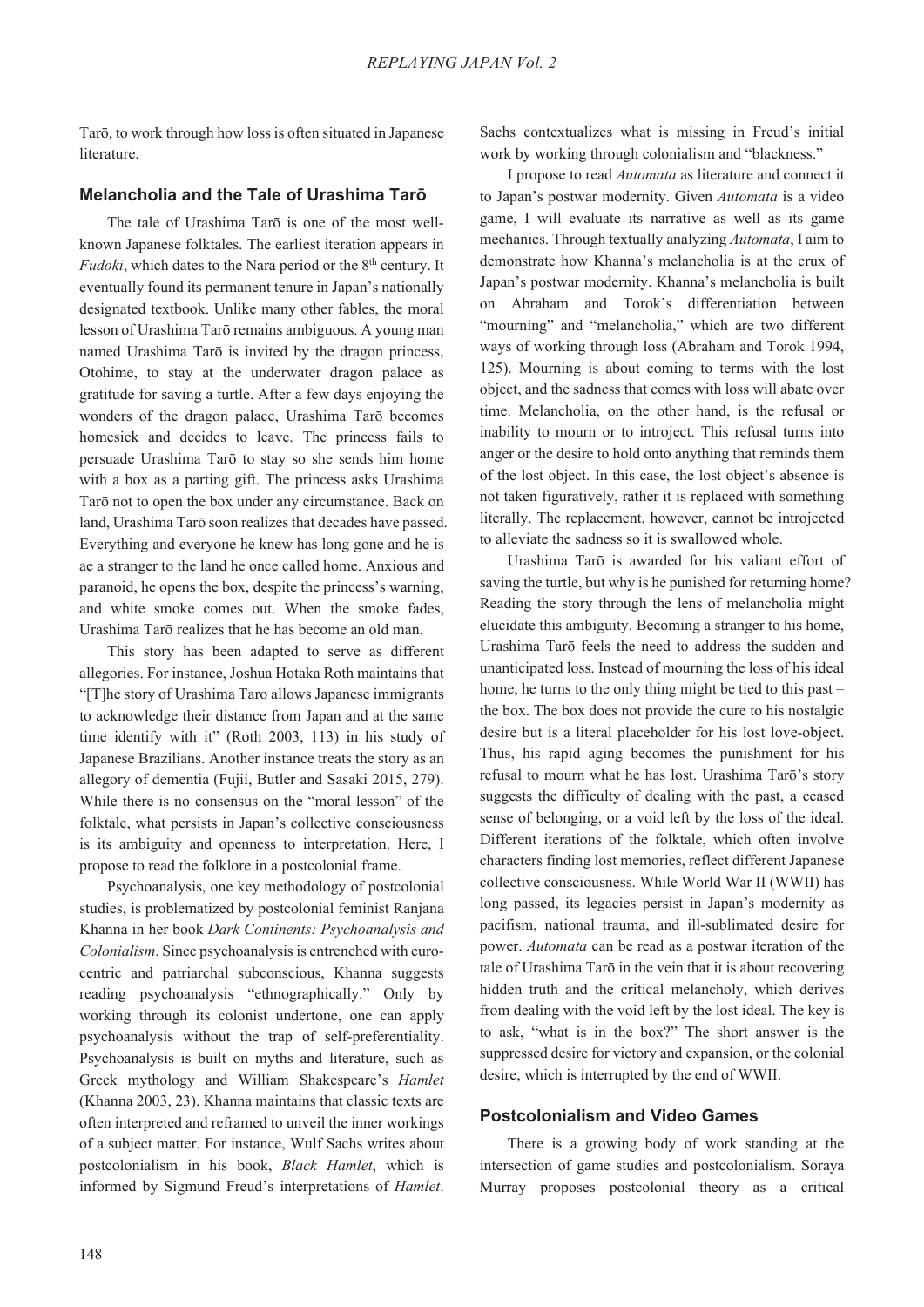intervention to the emerging field of game studies by noting that "…the popular depoliticization of video games as part of a larger perception that they do not constitute a part of culture contributes to a troubling and persistent lack of a complex engagement with this dimension of games" (Murray 2018, sec. 2, para.  $6$ ). Working through game series, such as Age of Empires and Civilization in which history is made playable, Souvik Mukherjee maintains that "the video game medium offers the simultaneous possibilities of subalternity, protest, elitism, and hegemony; it is the actualization by the player that results in a deeper understanding and experience of the postcolonial" (Mukherjee 2018, 518).

While a postcolonial frame is productive for examining Japanese video games, I hesitate to situate the traditional colonizer/colonized binary in the Japanese context. Japan was never officially colonized and, secondly, Japan's postwar interventions, imposed by the United States, are often characterized as neo-imperialism rather than colonialization. That said, postcolonialism, which often prioritizes cultural studies and psychoanalysis, can be generative when thinking through Japan's postwar condition. I chose the word "postcolonialist" since it denotes the broader postcolonial studies and the fact that "postcolonial" cannot be perfectly situated in the Japanese context.

Postcolonial in the Japanese context is better understood as post World War II, or simply as postwar. In her comprehensive work on understanding Japanese postwar modernity through the Final Fantasy series and Metal Gear Solid series, Rachel Hutchinson links motifs of nuclear energy and Hiroshima bombings to the larger discourse around Japan's postwar identity and its relationship to their wartime "victimizer," the United States (Hutchinson 2019, 207). In these cases, Japan's postwar victimhood is highlighted against the backdrop of the atomic bombs over Hiroshima and Nagasaki. On the other hand, Hutchinson also notes how "Japan's cultural and historical 'Self' is privileged" over their colonial "Others," such as Korea, in Bandai Namco's SoulCalibur series (Hutchinson 2019, 234). The duality noted by Hutchinson reveals Japan's double consciousness as both the victimizer and the victim in WWII. When applying postcolonial studies to games made in Japan, such double consciousness complicates the traditional binary. This double consciousness then translates into a lack of comprehensive reflexivity, in which both positionalities are examined equally, pertaining to colonialism in its cultural artifacts. In his discussion of Resident Evil 5, Paul Martin explains this double consciousness through the two opportunities the

game offers to the assumed Japanese player, "the first is to perform a sanitized and exuberant version of colonialism without guilt. The second is to perform a normalized contemporary global Japanese subjectivity" (Martin 2016, 580).

Automata, as an artifact of Japan's postwar modernity, highlights Japan's postwar melancholia. Such melancholia is not aimed at revising wartime history nor creating a cautionary tale about colonialism. Rather, it is a series of reflections, complicated by guilty conscience towards its colonial past and melancholy around traumatic loss. One product of Japan's postwar reflection is pacifism. Japan's postwar pacifism takes on a narcissistic form. The traditional colonizer/colonized binary cannot be established because it does not exist. The colonized positionality is not reserved for the former imperial Japanese colonies, such as Korea and Taiwan, but is taken by victims of Hiroshima and Nagasaki, whose colonizer's role is fulfilled by the United States. James J. Orr maintains that "Japanese pacifism and its supporting construction of the war experience came to rely on an image of self as victim" meanwhile downplays the "consciousness of self as victimizer" (Orr 2001, 3). This aspect is also noted in other medium, such as film. Shaun Duke explores the "underlying libidinal systems of colonialism" in Shinkai Makoto's The Place Promised in Our Early Days by focusing on the theme of duality  $(2014, 390)$ . While the postcolonial subject's desire to overturn empire through repetitive revolutions is explicit in the film, there is also the desire to "reset to zero" (Duke 2014, 406). Such layered consciousness can be disentangled into a wish to move beyond the colonial/imperial identity and a desire to create a fantasy where the traumatic loss does not exist.

This ambivalence is further complicated by the dissonance between the nation-state and its citizens. Kuan-Hsing Chen argues that "in a way, the entire intellectual history of Japan since the Second World War can be read as a critique of the self, specifically the complicity between the population and the prewar militarist state" (Chen 2010, . While the bombings of Hiroshima and Nagasaki were traumatic events, with severe ripple effects in Japanese society, the nationalist narrativization of these tragedies constructs them into collective trauma. Khanna maintains that "the chosen (collective) trauma... takes on a particular resonance for the history of the people, their most deeply felt cultural affiliations and anxieties, and collective symbols of a community" (Khanna 2003, 14). Hiroshima, as a symbol of Japan's postwar pacifism, is both a reminder of the lost empire and a foundation for its postwar victimhood (Ueno  $2004$ , 151). Two contradicting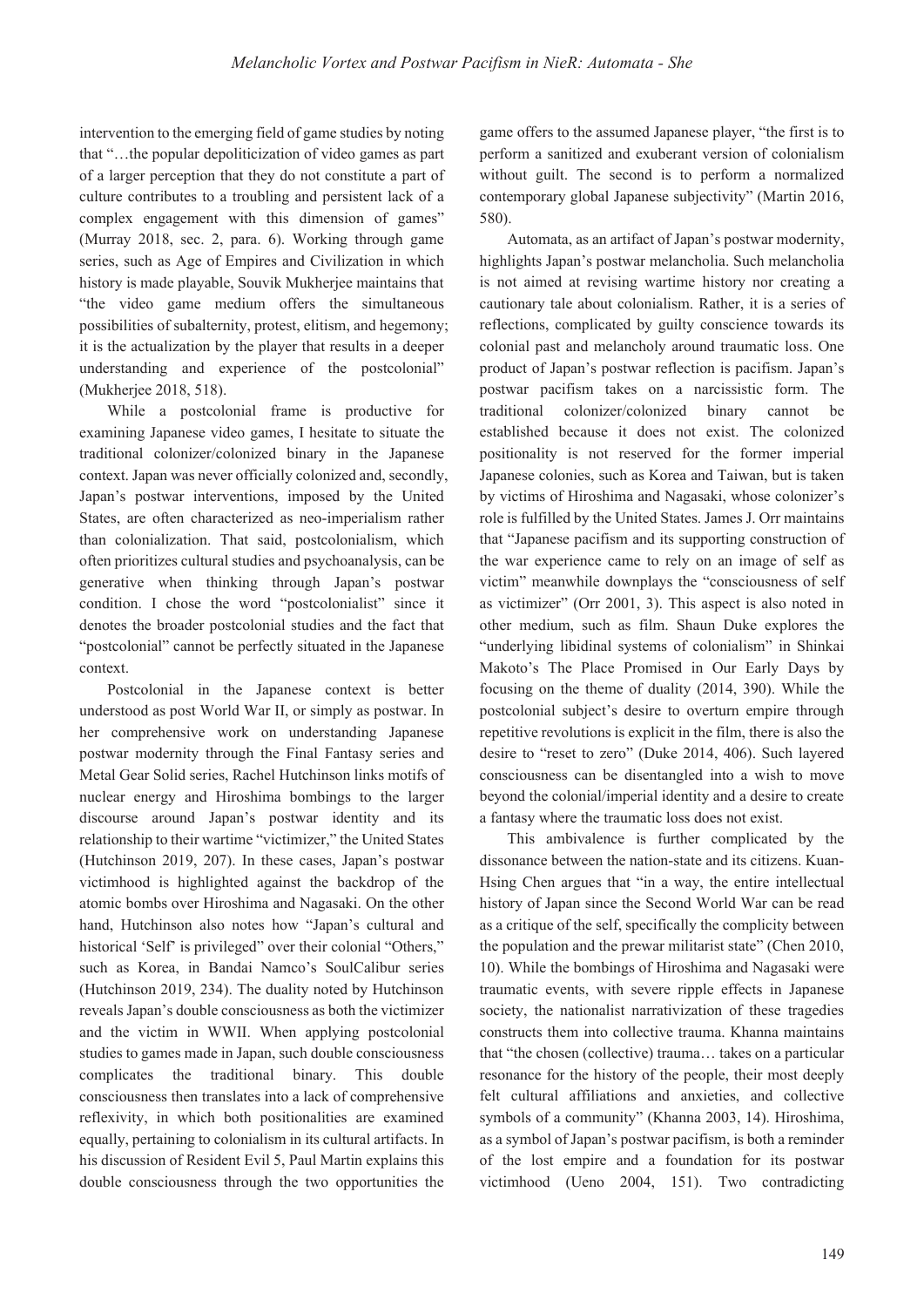interpretations are baked into Japan's national identity, which engenders an ambivalence that can be characterized as melancholia – the refusal or inability to move beyond the lost object. This is not to say melancholia is something to be corrected. I simply wish to highlight it in order to unveil the complicated nature of metaphors used in Japanese fictional texts that deal with Japan's postwar modernity.

# *Automata* **and Double Consciousness**

Automata's plot centers around fictional wars between machine lifeforms and androids. Machine lifeforms are slave laborers manufactured by aliens after invading Earth. After rebelling against their alien masters, machine lifeforms fell into existential crises and begin to mimic human civilization by following, often Europeanist, philosophies. Androids, on the other hand, are artificial descendants of humanity. Androids are the only playable characters. The player shifts perspectives amongst three androids: 2B, 9S, and A2. Androids are created under the project name YoRHa. YoRHa androids are designed in the image of human whereas machines' design echoes toy-like robots. Automata is the sequel to Nier  $(2010)$ . These two games exist in the Drakengard series' universe, which is also created by Yokō Tarō. The ontology of Yokō Tarō's fictional universe is marked by trauma. For instance, the Drakengard series' protagonists are given traumatic pasts, such as loss of parents or sexual violence. Notably, the protagonist's sexual trauma is a running theme in Drakengard 3. The Nier series deals with the aftermath of the Drakengard series. Nier sets in fictional Japan where Tokyo was destroyed by a giant alien entity, summoned by the protagonist of Drakengard 1, falling from the sky. The remains of the alien entity spread a contagion that would eventually kill off all humanity. In many ways, the alien entity and its contagion are allegories of the atomic bomb and its radioactive pollution. As the sequel to Nier, Automata deals with the collective trauma of losing humanity by working through Japan's postwar double positionality. This duality is illustrated through androids and machine lifeforms. For instance, Automata's fictional narrative parallels Japan's role as both the victimizer and the victim throughout World War II. By adding 10,000 years to the fictional timeline, YoRHa's history corresponds with WWII events. For instance, June 26th 11945 of the fictional timeline is the day when the Android Bunker was destroyed while June 26th, 1945 marked the formation of the United Nations. On August 6th 11945, machine lifeforms erect a tower with the intention to eliminate the last bit of humanity, August 6th, 1945 was the bombing of Hiroshima. Lastly, September 2nd 11945 marked the end of the 14th machine war, while September 2nd, 1945 marked the end of WWII and the surrender of Japan.

Even though the fictional machine/alien and android/human can be situated into a colonizer/colonized dichotomy, such a dichotomy does not exist in *Automata*, at least not in the traditional sense. *Automata* prioritizes Japan's postwar identity as a victim. As stated earlier, the narrativization of victimhood in postwar texts is not often reserved for former colonies of imperial Japan. While there are acknowledgments of guilt toward imperial and colonial past in *Automata*, they do not extend beyond Japan. Both androids and machine lifeforms are postwar subjects. They represent different manifestations of melancholia organized around a traumatic loss. Although androids and machine lifeforms mourn over different losses, they share the same practice of incorporating another object in the place of a void. This universalizing aspect creates slippage between machine lifeforms' and androids' positionalities. This intentional design makes it difficult for the player to formulate a clear dialectic regarding who is the colonized and who is the colonizer. The fictional narrative first situates aliens as the invader who created machines to aid them in colonization. This is later subverted through the revelation that humans have gone extinct by the time aliens invaded. Machine lifeforms overturned their alien masters and created colonies of their own, which could situate them as the colonizer. This is, again, subverted: assuming control of 2B, the player encounters different machine lifeforms on earth, and it is implied that androids understood machine lifeforms as primitive and incapable of complex thoughts. How machine lifeforms are "discovered" and "demystified" by the military-grade androids seem to attribute indigeneity with machine lifeforms and positions androids, artificial decedents of earth's original denizens, as the invader. Machine lifeforms have become indigenous to the fictional earth whereas androids only have an artificial ancestral claim to it.

It is now clear to see how the aforementioned double consciousness remains narcissistic as they point to the fictional earth, or the metaphoric Japan, as the origin for discourses of both the colonizer and the colonized. Such a universalizing aspect of contemplation of postcoloniality places emphasis on trauma, which leads to a form of pacifism that downplays colonial desire. This is further demonstrated through *Automata*'s usage of "android," "machine," and even "automata." All imply delegation of dreaded responsibilities and lack of agency. This double consciousness, therefore, highlights two aspects of melancholia. First is collective identity formation via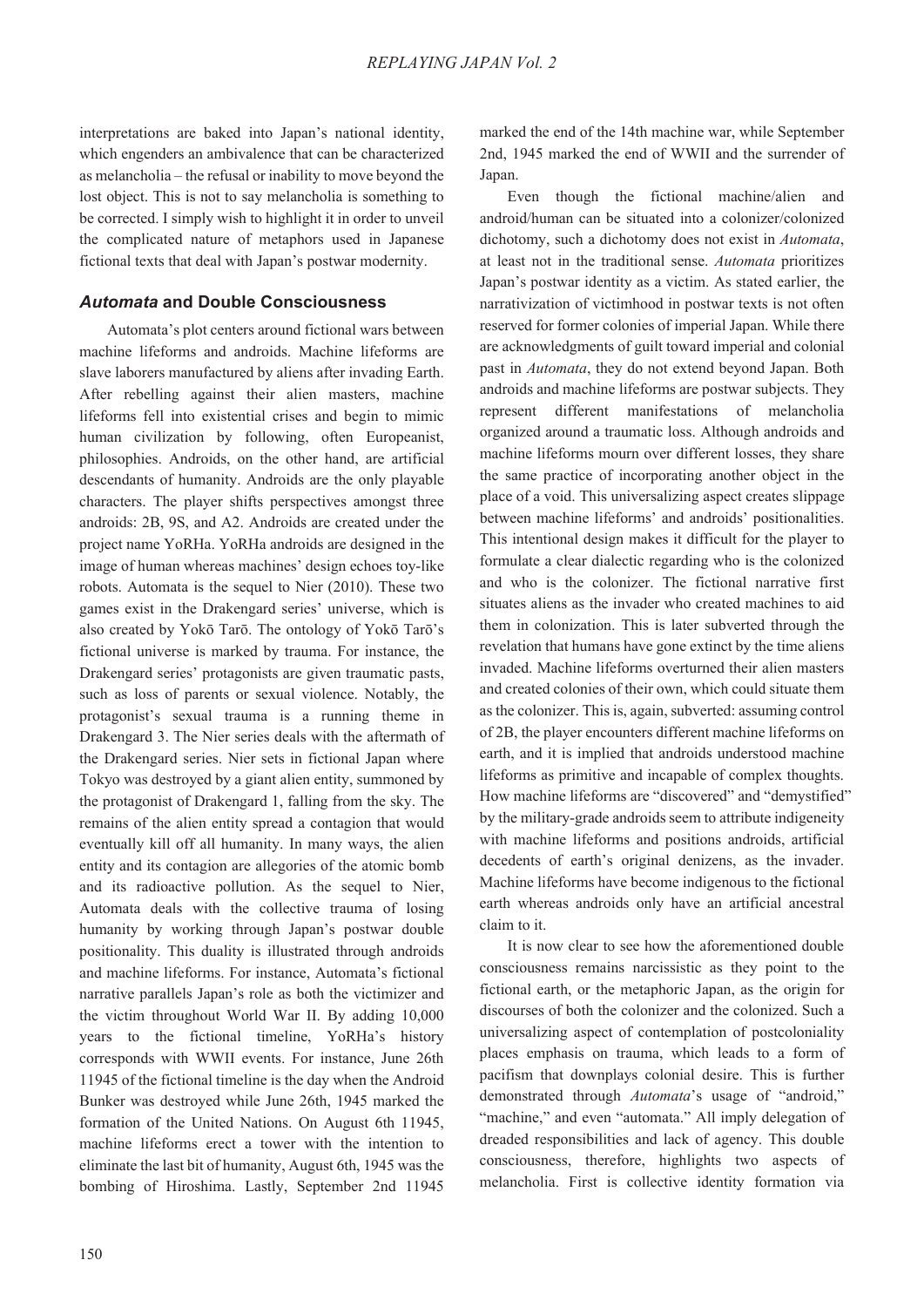traumatic loss. Second is the failure of assimilating incorporated discourses that were not designed for the subject.

#### **Playing Around the Void**

I shall first explore how collective identity formation is demonstrated in the game through its gameplay. The player has the option to play through the game multiple times from different characters' perspectives. In doing so, the player unravels the mystery and recover erased memories, similar to the tale of Urashima Tarō. There are 26 end states to the game, corresponding to the English alphabet's 26 letters, but only A to E are the real narrative end states. In order to reach ending E, the player repeats certain narratives. The first and second playthroughs are somewhat evenly split between the character 2B and 9S. Then the third playthrough cuts back forth between 9S and A2 at an accelerated rate. By the climax of the game, the player will play 9S for a few seconds in battle before shifting to A2. Each android's motivation is marked by a loss or a void. It is also thematic that all YoRHa androids' uniforms are black, often adorned with a black vizor or a black veil, a motif that often suggests grief.

Melancholia, a process of grieving, is unsuccessful mourning organized around the void left by the lost object. The void is suspended in a state to which there is no return. For the void is untouchable, it can only be addressed by forming a circular architecture with a void in the center. Working through Jacques Lacan's concept of sublimation, Viviana Saint-Cyr maintains that architecture, as a sublimating practice under art, is but a void: "It (architecture) only exists to present the void around which it is organized: it exists unto the emptiness it surrounds*"* (Saint-Cyr 2012, 15). Motifs of void are ubiquitous in *Automata*. For instance, the secrets of machine lifeforms are hidden in a huge cavern beneath the city. A motif that both signals the Lacanian void and functions as a metaphoric explosion crater. Additionally, there is a cutscene detailing how machine lifeforms become selfaware by realizing a void within themselves. Since they have renounced their scripted role by killing off their master, a void is left behind. Machine lifeforms attempt to define their void by filling it with different things, which they call "treasures." These incorporated "treasures" are impossible to assimilate – a symptom of melancholia.

Allegorically, identity formation through a traumatic void is first explored through the first set of antagonists in *Automata*. 2B and 9S find a group of machine lifeforms simulating sex, labor, and nursing in a sunken cavern. Bewildered by the fact that machine lifeforms cannot organically reproduce, the group decides to investigate. After engaging with them in battle, the machine lifeforms start to form a ball that resembles an embryo. A naked humanoid male is born out of the mechanic embryo. The android-looking male is without genitals. The story only proceeds if the player engages with this android-looking machine lifeform in battle. After ministering a few attacks, the player is confronted by the machine lifeform's wretched questioning of the player's cruelty. Even if the player ceases all attacks at this point, it is too late. The humanoid machine lifeform begins to evolve at an accelerated rate and the player is left with no choice but to kill him. Once the player eliminates the target, out from his blood, an identical humanoid machine lifeform emerges. Literally born out of trauma, he cries in anguish and escapes with the body from which he is born.

It is later revealed that the first humanoid machine lifeform named himself "Adam" and his brother, who sprung from Adam's blood, "Eve." In a later development, Adam kidnaps 9S in hopes to negotiate with 2B. 2B finds Adam in a place he created and named it "copied city." Adam creates the city, a sublime architecture of humanity, in hopes to understand more about humanity. Adam incorporates human's discourse in order to make sense of his own existence. Because Adam's identity formation is characterized by being the "other," he wishes to become the "self" by making himself human. Adam reveals to 2B that he has disconnected from the machine network, which will make his death permanent. He does so because he believes death is what makes life meaningful. Eventually killed by 2B, Adam's journey portrays the disastrous eventuality of incorporating a discourse that was not designed for him.

Eve, who literally emerges from trauma, embodies the manic aspect of melancholia. He is born to repair a loss and to protect it. Eve's existence is the manifestation of melancholia, a refusal to mourn. After Adam is killed by 2B, Eve turns to vengeance. While Eve has a justifiable reason to do so, his story arc denotes his identity formation as a manic embodiment of melancholia where a refusal to mourn becomes the desire to erase anything that is deemed to have caused the initial loss.

### **Melancholic Vortex**

The tragedies of Adam and Eve elucidate the second aspect of Japan's postwar melancholic double consciousness. Adam and Eve's narrative reflects melancholia at an individual level whereas other machine lifeform colonies exemplify the collective melancholia. Assuming positions with three androids, the player encounters different failed machine collectives that operate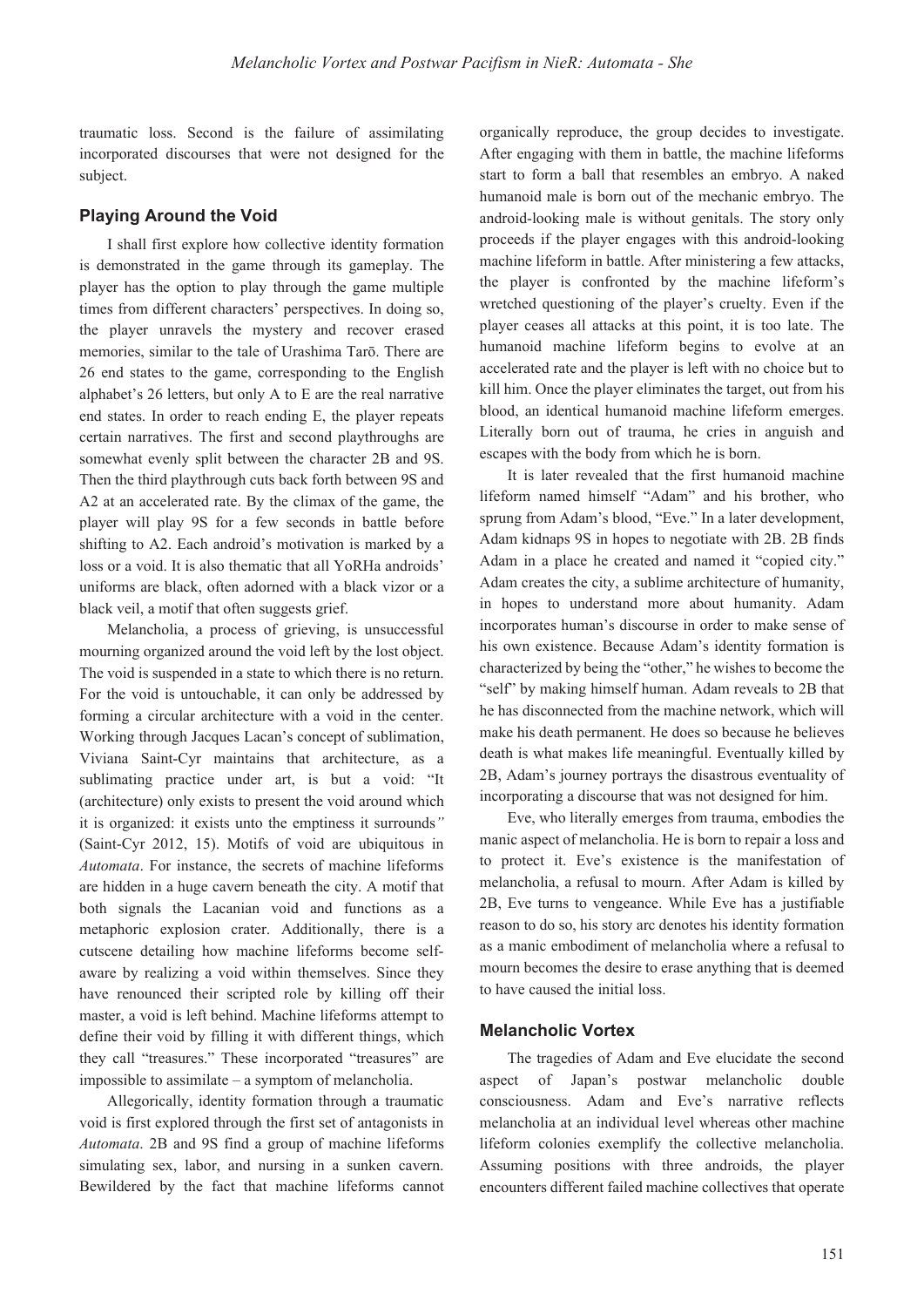on different unfaithful interpretations of Europeanist philosophies and theologies. These failures can be read as "relative impossibility of assimilation" (Khanna 2003, 164). Furthermore, by positioning the player with androids, *Automata* transforms the gameplay into a grieving process. I wish to call the narrative pattern "melancholic vortex" to demonstrate how it is tied to Japan's postwar modernity.

In *Automata,* failed attempts of assimilation, or incorporation, is personified through machine lifeforms parodying western philosophers by taking on their names. *Automata* puts Blaise Pascal and Søren Kierkegaard into a conversation about western theology. The machine Pascal is a pacifist leader. He creates a village for his fellow disconnected machine lifeforms while cultivates human emotions. Machine villagers form families even though they are not related to each other in the human sense. The machine Kierkegaard is ironically the deceased spiritual leader of a cult nested in an abandoned factory. Unable to mourn the loss of their leader, the cultists conclude that their leader has achieved godhood via his demise. Believing they can join him through death, the cultists commit mass murder and suicides. A manic manifestation of melancholia. During the third playthrough, the player assumes control of A2 to assist Pascal in fighting off an approaching danger. In hopes to protect the children, Pascal hides children of his village in the same factory once occupied by the Kierkegaard cult. After defeating the colossal machine lifeform while leaving the children behind, they return to the factor only to find the children have died by suicide. Blaming himself for teaching children human emotions, specifically fear, Pascal asks A2 to either wipe out his memory or kill him. Both real-life philosophers theorize how the existence of god and the importance of faith inform human's understanding of death. *Automata* parodies these ideas to highlight the impossibility of assimilation. Machine lifeforms Pascal and Kierkegaard form collectives outside the network through imitating humanity. Because the discourse of humanity is not designed to address that of the machine, these subaltern collectives crumble under incongruity.

This incongruity is further explored between YoRHa androids' involvement with another outside-network machine collective, the forest kingdom. During the first and second playthroughs, where the player assumes positions with 2B and 9S, *Automata* introduces Immanuel the king. Immanuel is the resurrected king, in the form of a baby machine lifeform, of the once most well-run disconnected machine collective. After Immanuel's body malfunctions, other machines of the kingdom decide to upload his consciousness into a baby machine, hoping it would grow

and rule again. Of course, the baby will never grow, and subjects of the kingdom perform endless maintenance and protection just to keep the baby alive. The act of preserving the cult value of the king becomes the sole purpose of these machine lifeforms. A2, presented as an antagonist during the first two playthroughs, shows up just before 2B and 9S approaches the baby king and kills him. Shocked by A2's action, 9S questions her cruelty. It is here when A2 asks 9S and 2B to question YoRHa by comparing themselves to the machine subjects of the forest kingdom. Resonating the mantra of YoRHa, "glory to mankind," YoRHa androids are no different from the machine lifeforms, operating on the myth that there is a cure for their traumatic loss. The loss of humanity for YoRHa androids and the loss of Immanuel for the forest kingdom are both irreversible. Their losses are incorporated while melancholia defines their collective identity.

At a glance, Machine lifeforms appropriating Western philosophies to create their own societies seems to serve as a commentary on Japan's postwar reconstruction. By pointing out the incongruity between Western ideologies and machine lifeforms' actualization, *Automata* seems to suggest the limitation of postcolonial mimicry. Homi Bhabha defines mimicry as the "sign of a double articulation; a complex strategy of reform, regulation, and discipline which 'appropriates' the Other as it visualizes power" (Bhabha 1984, 126). In the Japanese context, mimicry can be understood as coming to terms with its identity as the "other" in the Western gaze and turning the "other" into "self" through mimicking the West. While Japan's modernization project, in which "modern" is characterized by Western enlightenment, traces back to the Meiji period  $(1868 - 1912)$ , WWII is the at the crux of Japan's "postcolonial" mimicry (Ueno 2004, 9). In other words, Japan's postwar "self" is articulated through the traumatic loss in 1945. The incongruity proposed by *Automata* does not pin Western influence as the malady of Japan's modernity, it problematizes the idea that becoming the "other" is the only way to construct a "modern" identity.

### **Assimilation or Detachment**

Everything machine lifeforms do ends in failure and each philosophy adopted is later revealed to be inassimilable. They are forever trapped in a vortex of "repetition of the colonial past" (Hook and Truscott 2013, . The opening line of *Automata* perfectly illustrates this repetition,

Everything that lives is designed to end. We are perpetually trapped in a never-ending spiral of life and death. Is this a curse? Or some kind of punishment? I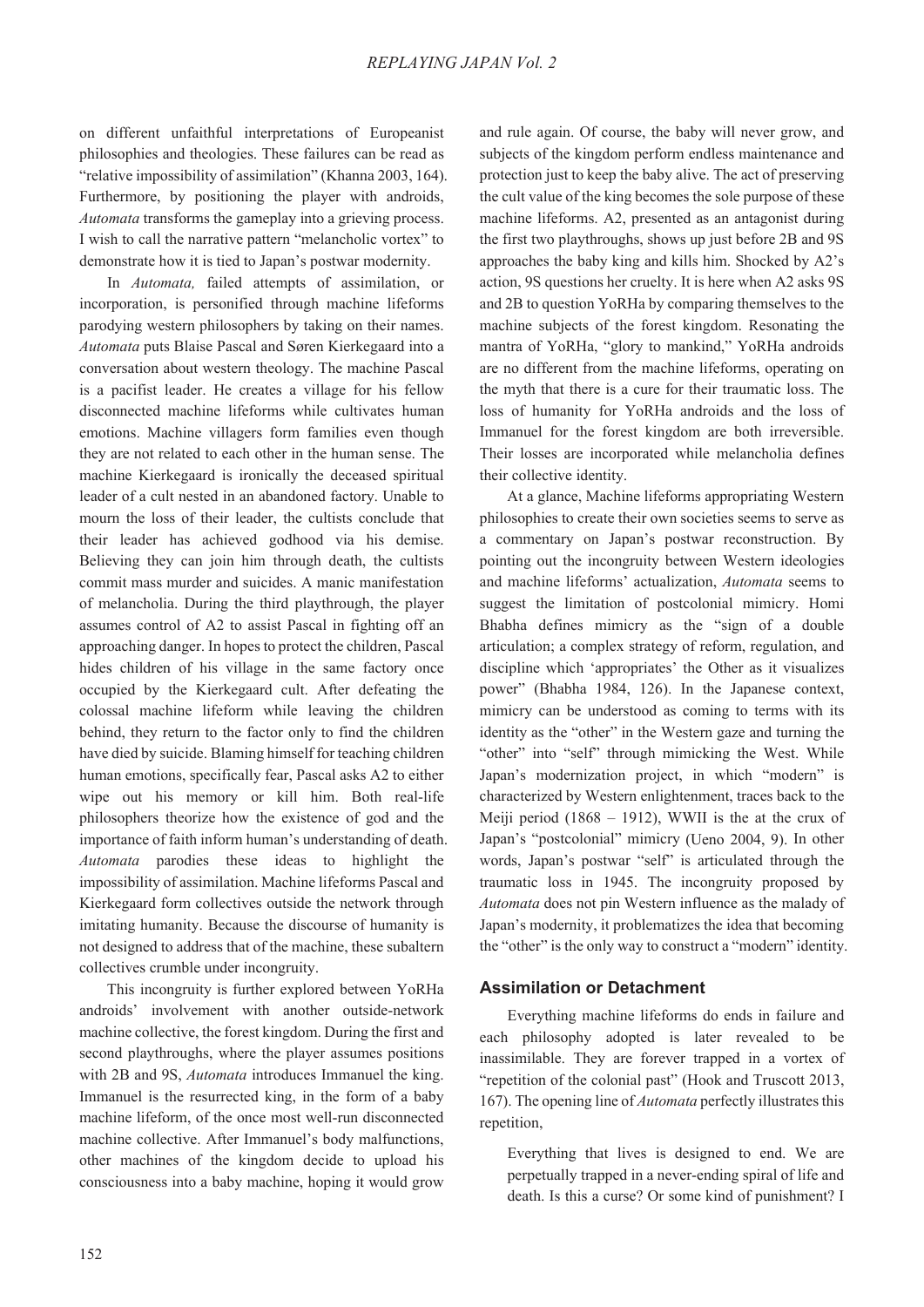often think about the god who blessed us with this cryptic puzzle and wonder if we'll ever have the chance to kill him (PlatinumGames/Yokō 2017).

The "never-ending spiral of life and death" statement evokes the Buddhist concept of reincarnation and Samsāra. YoRHa androids do not die like organic humans. When their body is destroyed, as long as their consciousness is backed up, they can reincarnate by uploading it into another body. In-game death is made diegetic whereby the player can retrieve or repair their old body when they reincarnate. The themes of suffering and incarnation indicate the game's Buddhist influences. *Automata*, without overt references to Buddhism, hints at an alternative to address melancholia.

*Automata* has few gameplay loops that require the player to play it repetitively. While each repetition can grant new perspectives or knowledge, a dreadful rhythm is composed as the undertone to resonate with the idea of *Samsāra*, or endless suffering. This idea is explored ingame through the collapse of machine lifeform collectives. Unable to assimilate human ideologies to create meaning of their own, the machine network builds a tower with the initial intention of launching missile strikes — a manic symptom of melancholia. By the end of the game, the network informs 9S that instead of launching the missile strike, they have decided to use the tower to launch an ark. An ark that contains "memories of the foolish machine lifeforms" and "sends those memories to a new world" (PlatinumGames/Yokō 2017). The launching of the ark contrasts with the bombings of Hiroshima and Nagasaki. The visual motif here not only references the biblical Noah's Ark but also implies a melancholic revision of Japan's traumatic loss. Considering the machine network's ark through postcoloniality, *Automata* reveals the desire to redefine meaning outside Japan's imperial/colonial past. The tower was designed to launch missile strikes at the lunar base where the last trace of humanity is stored. Instead of bombing the last bit of humanity, the tower wishes to change the course of action by disengaging from this endless cycle. This choice by the machine network can be read as detachment.

The ultimate form of detachment is nirvana in Zen Buddhism. It is an end to suffering. This theme is reinforced when the game recruits the player into the narrative. Both ending C and ending D show that all android protagonists have died. The game then breaks the fourth wall by asking the player directly if they wish to resurrect them. When the player chooses yes, they are asked to play a shooting game that becomes increasingly

difficult and almost impossible to finish. After a few failures, the player is advised to seek help from other players via the internet. By accepting assistance, the player can complete the game easily. *Automata* then asks the player if they wish to provide the same support for others by giving up their own save files. In other words, an extradiegetic sacrifice and a literal detachment from the endless reincarnations. Instead, the death of the fictional characters, the player's symbolic death becomes the final end state. Raul Moncayo, whose work combines Lacanian psychoanalysis with Zen Buddhism, maintains that "the desire of the analyst, which is a desire for emptiness or for no particular object, can be seen as a desire for death, for Nirvana, for the serenity of a symbolic death that gives rather than ends life" (Moncayo 2013, 230)*. Automata*, through its game mechanic, allows the player to assume the role of the analyst where nirvana, the player's symbolic death, grants freedom and life to the playable characters.

This solution, at first, seems to propose Zen Buddhism as the way to escape the vortex of melancholia. This, however, does not address the fact that while the player is now free from the consequences of postcoloniality, the ingame characters might repeat the same cycle. This is illustrated through the resurrection of the main protagonists during the post-credit scene. When the pods, assistant robots to the androids, are rebuilding three protagonists after the player's sacrifice, they begin to wonder if they would repeat the same cycle. Instead of leaving a definitive interpretation of melancholia, the game provides a hopeful answer through one of the pods. The pod acknowledges the potential repetition of the past yet it states "a future is not given to you, it is something you must take for yourself" (PlatinumGames/Yokō 2017). This end quote reframes the postwar melancholia as something generative rather than deterministic.

#### **Structural Overlay**

The process of working through melancholia welcomes structural overlay from a variety of philosophies and theologies. In some instances, precisely because this structure is wide-reaching, it helps one thing to masquerade as another. In *Automata*, the void at the center of the vortex helps to mask the pungent Japanese postwar "odor" with the "fragrance" of catholic existential inspections of humanity. This practice is coined by Koichi Iwabuchi as *mukokuseki* (English: without nationality). *Mukokuseki* is a practice in media production of removing unwanted Japanese odor to ensure cross-cultural translatability, international marketability, and smooth localization. Koichi Iwabuchi maintains that *Mukokuseki* has twofold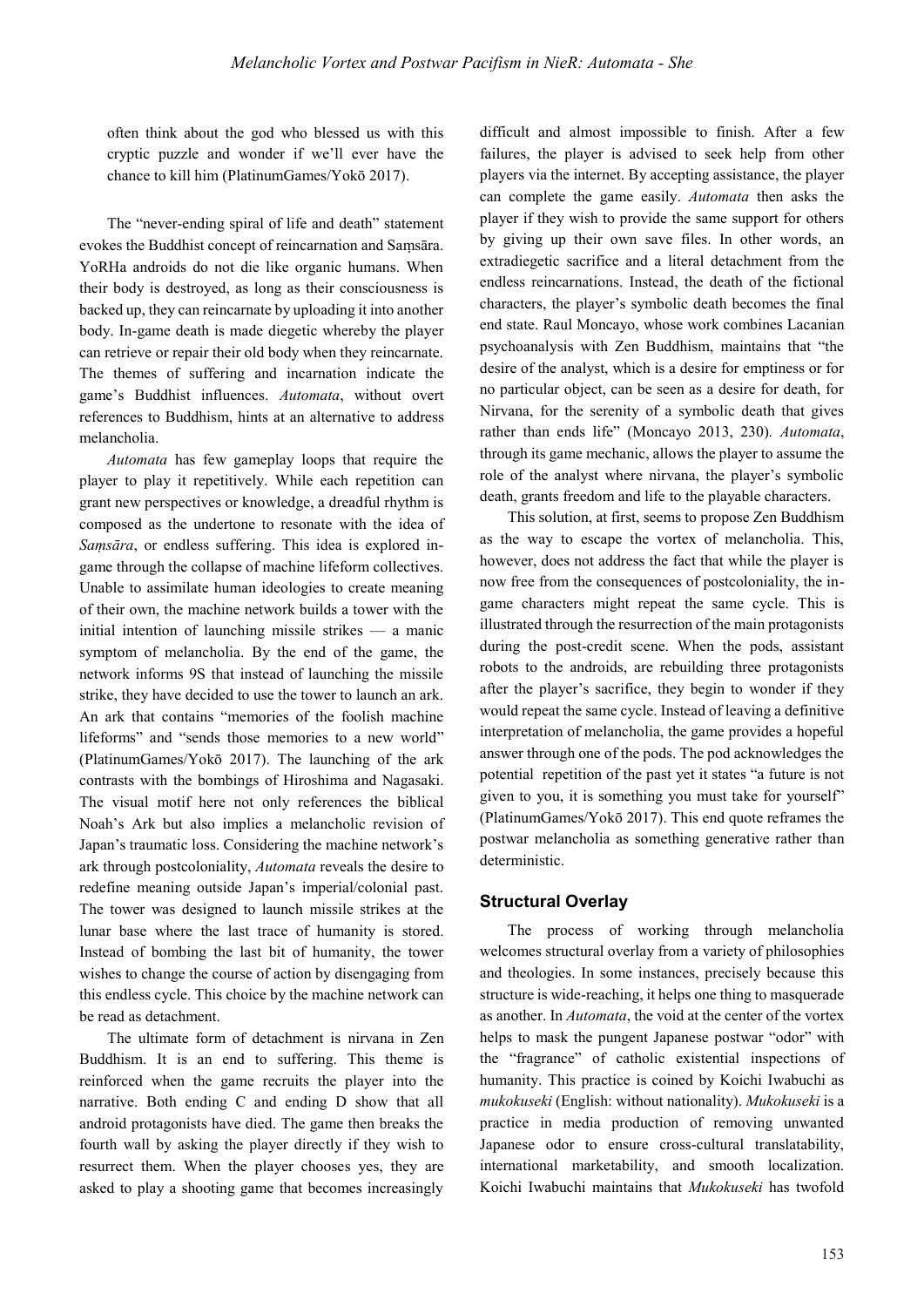meanings, "to suggest the mixing of elements of multiple cultural origins and to imply the erasure of visible ethnic and cultural characteristics" (Iwabuchi 2002, 71). Such erasure of Japanese identity is charged with the desire to sanitize Japan's global identity,

It (mukokuseki) is strongly overdetermined by Japan's imperialist history and intertwined with its postcolonial desire for "Asia." The nationalist discourse in this case disregards the complexity inherent in transnational cultural flows and consumption by claiming a likable modern "Japaneseness" in mukokuseki cultural forms (this time, in the sense of "culturally hybridized" forms set against "traditional" ones). Here, the transnationalization of Japanese popular culture has not simply regenerated a conception of Japan's leading position in Asia, it is also conveniently regarded as helping Japan suppress and overcome its historically constituted, problematic, and uneven relationship with other Asian nations. In sum, the transnational intersects with the postcolonial under the influence of the media globalization process (Iwabuchi 2002, 52-3).

*Automata,* as an odorless cultural artifact, reserves its Japaneseness for its assumed Japanese audience. Yokō engages with *mukokuseki* by removing obvious Japanese signifiers while deliberately signaling Western philosophies. In other words, the game is not odorless but distinctively fragrant to those who have already attuned to it. Japan's ambivalent postwar positionality is illustrated throughout *Automata*, not only in its use of repetitions of gameplay loops but also in the empty space that is not explicitly addressed. While such an open structure is helpful for players to generate meaningful experiences of their own, it also introduces certain unfortunate implications. For instance, one of the major machine lifeforms I have not discussed is a parody of Simone de Beauvoir. Simone, the machine lifeform, falls for the machine lifeform Jean-Paul and yearns for his gaze. Unable to get his attention, Simone "becomes" feminine by adorning herself with traditionally feminine signifiers. While a feminist discourse is established in this narrative, femininity becomes allegorical to subalternity. *Automata*'s Simone parodies feminism as an instance of postcoloniality meanwhile neglecting the ontology of feminist discourse.

Another concern is the sanitation of postwar rhetoric. In *Automata,* Japan's postwar double consciousness engages the victimizer/victim dialectic narcissistically and produces a type of pacifism that characterized by cognitive dissonance. Melancholia offers insight into how pacifism

is formulated through victimhood and trauma, or in other words, a coping mechanism. Colonial desire is, however, situated as an ancestral legacy or filial piety. The inability to sublimate such desire, on the individual level, manifests into melancholic mania as exemplified by machine lifeforms descending into violence after the failure of assimilating human philosophies. The product of such engagement, though becomes pacifist and altruistic at the end, remains uncritical of Japan's colonial past. If Urashima Tarō is punished by opening the box, what would the moral lesson be in *Automata*? What is in the box can be thought of as the suppressed colonial desire in Japan's postwar modernity. Opening the box and inviting the white smoke of the colonial past back into the public consciousness will result in disastrous eventualities. Such a rationale creates a solution that prioritizes suppression over acknowledgment. Just like the Japanese textbook, which warns about the danger of the past through the tale of Urashima Tarō while removing details of Japan's WWII transgressions, *Automata* work through Japan's postwar double consciousness in a defensive manner.

That said, I believe reading certain Japanese video games through the frame of postcolonialism will provide historic and cultural specificities that are often taken out in examining video games as cultural artifacts. I am not proposing to impose a postcolonialist frame on any game that is made in Japan or by Japanese artists. Rather, treating video games as cultural artifacts and contextualizing them with cultural specificity can yield a greater understanding of its cultural importance. In this vein, postcolonialist studies provides a generative framework in understanding what is prioritized and what is deemphasized in face of the increasingly globalized gaming industry.

# **Reference**

- 2K Games/Levine, Ken. 2007. "BioShock." *Microsoft Windows.* Boston, Massachusetts, USA: 2K Games.
- Abraham, Nicolas, and Maria Torok. 1994. *The Shell and the Kernel.* Chicago: The University of Chicago Press.
- Bhabha, Homi. 1984. "Of Mimicry and Man: The Ambivalence of Colonial Discourse." *Discipleship: A Special Issue on Psychoanalysis* 28: 125-133.
- Chen, Kuan-Hsing. 2010. *Asia as method: toward deimperialization.* Durham, N.C: Duke University Press.
- Duke, Shaun. 2014. "The multiplicities of empire and the libidinal economy in Makoto Shinkai's The Place Promised in Our Early Days." *Science Fiction Film*  and Television 7 (3): 387-407.